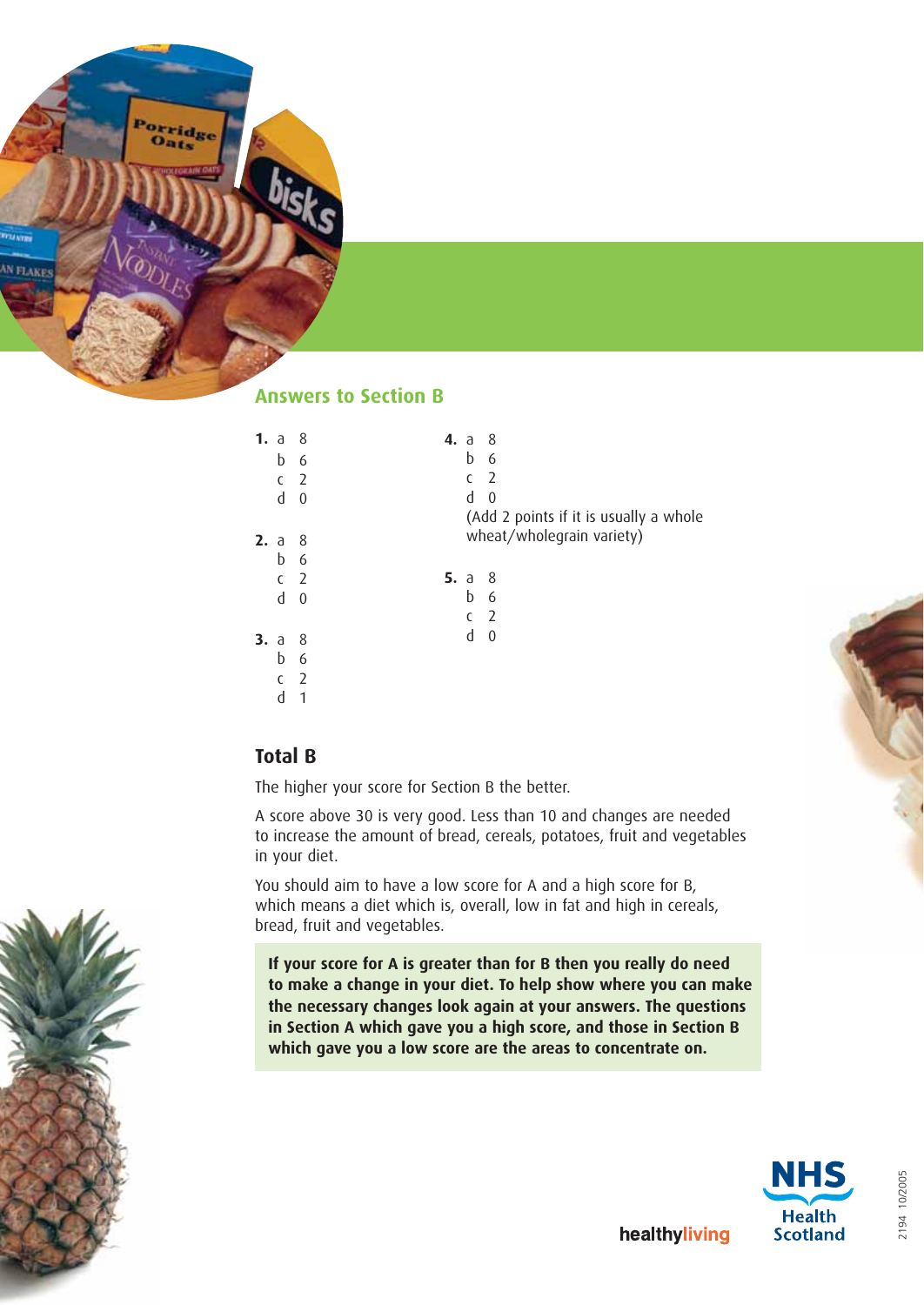# How healthy is your eating? **Towards Healthy Living QUIZ**



Add up the points in each section to find out how well balanced your diet is!

## **Section A**

- **1. What type of milk do you usually use?**
- a Semi-skimmed
- b Ordinary
- c Skimmed

## **2. How do you spread margarine/butter on bread?**

- a Thinly
- b Thickly
- c Medium

## **3. How often do you eat biscuits, cakes or pastries in a week?**

- a 6 or more times
- b 3–5 times
- c Once or twice
- d Very occasionally or never

## **4. How often do you eat sweets, chocolates and confectionery in a week?**

- a 6 or more times
- b 3–5 times
- c Once or twice
- d Very occasionally or never

## **5. How often do you eat chips or crisps in a week?**

- a 6 or more times
- b 3–5 times
- c Once or twice
- d Very occasionally or never

## **6. How often do you eat sausages/meat pies/burgers in a week?**

- a 6 or more times
- b 3–5 times
- c Once or twice
- d Very occasionally or never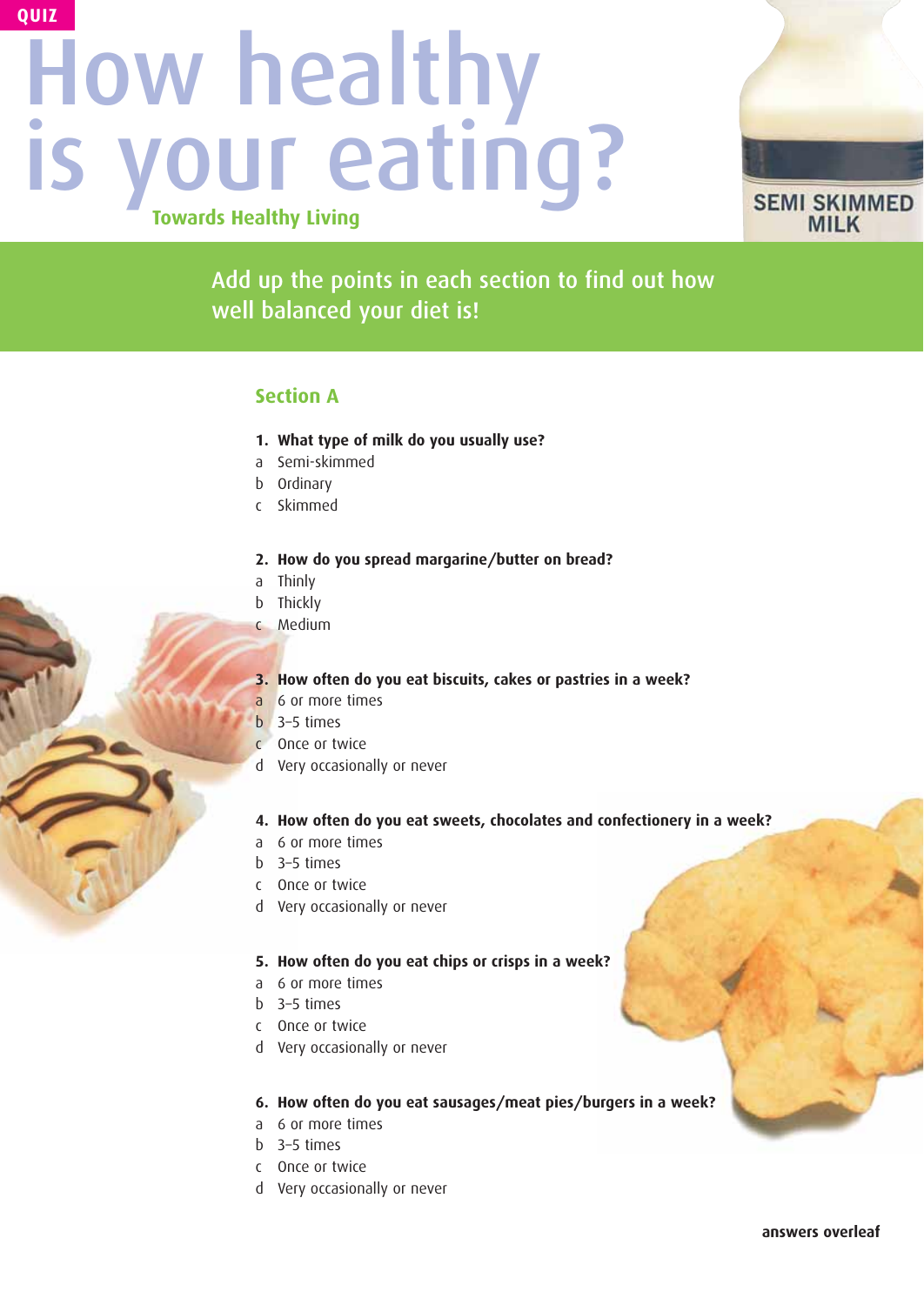# **Towards Healthy Living**

# **Answers to Section A**

| 1. a | b<br>C                                 | $\overline{c}$<br>$\overline{4}$<br>1                   |  |
|------|----------------------------------------|---------------------------------------------------------|--|
| 2.   | $\partial$<br>b<br>$\mathsf{C}$        | $\overline{2}$<br>$\,8\,$<br>6                          |  |
| 3.   | $\mathsf d$<br>b<br>C<br>þ             | 6<br>$\overline{4}$<br>$\overline{2}$<br>$\overline{0}$ |  |
| 4. a | b<br>$\mathsf{C}$<br>þ                 | 6<br>$\overline{4}$<br>$\overline{c}$<br>$\overline{0}$ |  |
| 5.   | $\mathsf{a}$<br>b<br>$\mathsf{C}$<br>d | 6<br>$\overline{4}$<br>$\overline{2}$<br>$\overline{0}$ |  |
|      | 6. a $8$<br>b<br>$\sim$                | $\sqrt{6}$<br>C.                                        |  |

 $c<sub>2</sub>$ d 0

# **Total A**

The lower your score for Section A the better.

Below 10 is really good. Above 25 suggests you need to reduce the amount of fat in your diet.